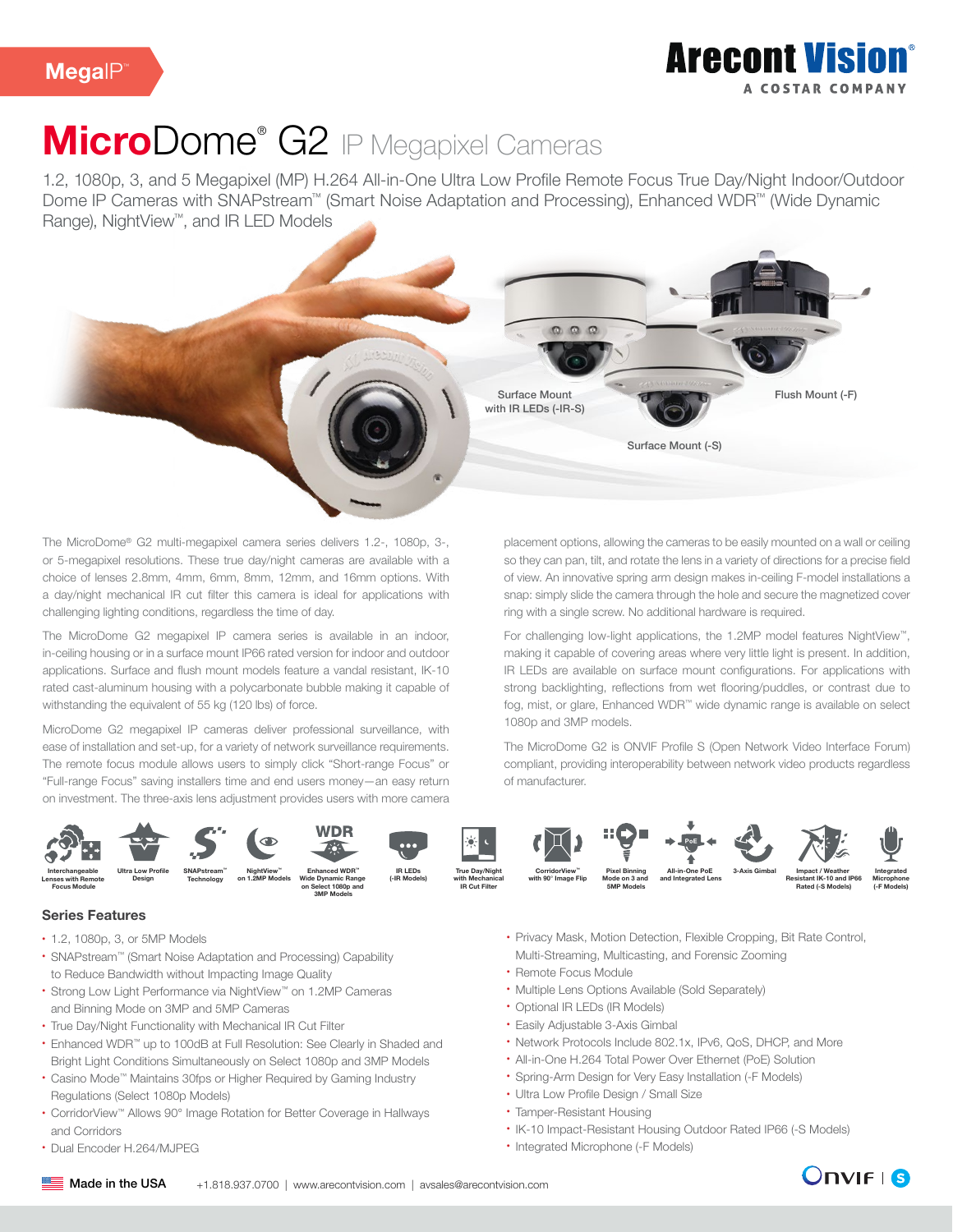## **MicroDome®** G2 IP Megapixel Cameras **Specifications** Specifications

#### Camera Imaging Specifications

| Model                          |                             | <b>AV1555DN</b>                                       | <b>AV2555DN</b>          | <b>AV2556DN</b>        | <b>AV3555DN</b>                                  | <b>AV3556DN</b>                                                                   | <b>AV5555DN</b>                                                    |
|--------------------------------|-----------------------------|-------------------------------------------------------|--------------------------|------------------------|--------------------------------------------------|-----------------------------------------------------------------------------------|--------------------------------------------------------------------|
| <b>Image Sensor (CMOS)</b>     |                             | 1.2MP                                                 | 1080p (2.1MP)            | 1080p (2.1MP)          | 3MP                                              | 3MP                                                                               | 5MP                                                                |
| <b>Optical Format</b>          |                             | 1/3"                                                  | 1/3"                     | 1/3.2"                 | 1/3"                                             | 1/3.2"                                                                            | 1/2.5"                                                             |
| <b>Pixel Pitch</b>             |                             | $3.75 \mu m$                                          | $2.2 \mu m$              | $2.2 \mu m$            | $2.2 \mu m$                                      | $2.2 \mu m$                                                                       | $2.2 \mu m$                                                        |
| <b>Minimum</b><br>Illumination | Color<br>(Day Mode)         | 0.03 Lux                                              | 0.2 Lux                  | 0.2 Lux                | 0.2 Lux                                          | 0.2 Lux                                                                           |                                                                    |
|                                | Color Binning<br>(Day Mode) |                                                       |                          |                        | $0.1$ Lux                                        | $0.1$ Lux                                                                         | 0.15 Lux                                                           |
|                                | B/W<br>(Night Mode)         | 0.003 Lux. IR sensitive                               | 0.02 Lux. IR sensitive   | 0.02 Lux. IR sensitive | 0.02 Lux. IR sensitive<br>0.02 Lux. IR sensitive |                                                                                   | 0.03 Lux. IR sensitive                                             |
| <b>Full FOV Resolution</b>     |                             | 1280 H x 960 V                                        | 1920 H x 1080 V          | 1920 H x 1080 V        | 2048 H x 1536 V<br>2048 H x 1536 V               |                                                                                   | 2592 H x 1944 V                                                    |
| 1/4 Resolution                 |                             | 640 H x 480 V                                         | 960 H x 540 V            | 960 H x 540 V          | 1024 H x 768 V                                   | 1024 H x 768 V                                                                    | 1296 H x 972 V                                                     |
| <b>Dynamic Range</b>           |                             | 83.5dB                                                | 69.5dB                   | WDR up to 100dB        | 69.5dB                                           | WDR up to 100dB                                                                   | 70.1dB                                                             |
| Frame Rates*<br>At Max Res.    |                             | 37fps (1280 x 960)                                    | 30fps (1920 x 1080)      | 30fps (1920 x 1080)    | 21fps (2048 x 1536)                              | 21fps (2048 x 1536)                                                               | 14fps (2592 x 1944)                                                |
|                                | Cropped                     | $\overline{\phantom{a}}$                              | 30fps (1280 x 1024)      | 30fps (1280 x 1024)    | 30fps (1920 x 1080)<br>30fps (1280 x 1024)       | 30fps (1920 x 1080)<br>30fps (1280 x 1024)                                        | 21 fps (2048 x 1536)<br>29fps (1920 x 1080)<br>41fps (1280 x 1024) |
|                                | <b>Binning Mode</b>         | $\overline{a}$                                        | $\overline{\phantom{a}}$ |                        | 46fps (1024 x 768)<br>64fps (960 x 540)          | 21fps (1024 x 768)<br>21fps (800 x 600)<br>21fps (960 x 540)<br>21fps (640 x 512) | 34fps (1296 x 972)<br>46fps (1024 x 768)<br>64fps (960 x 540)      |
| Lens**                         | <b>Fixed Iris</b>           | MPM2.8A 2.8mm, 1/2.5", F/1.8, IR corrected, M12-mount |                          |                        |                                                  |                                                                                   |                                                                    |
|                                | H-FOV                       | $95^\circ$                                            | $83^\circ$               | $83^\circ$             | $89^\circ$                                       | $89^\circ$                                                                        | $113^\circ$                                                        |

\* Maximum with H.264 compression \*\* 2.8mm standard lens

#### Programmability

| Optics                               | M12 lens and remote focus module                                            |                                                              |  |  |  |
|--------------------------------------|-----------------------------------------------------------------------------|--------------------------------------------------------------|--|--|--|
| <b>Low Light Performance</b>         | NightView™ Mode                                                             | 1.2MP models                                                 |  |  |  |
|                                      | <b>Pixel Binning Mode</b>                                                   | 3MP and 5MP models                                           |  |  |  |
| <b>Picture-in-Picture</b>            | Simultaneous delivery of full field-of-view and zoomed images               |                                                              |  |  |  |
| Programmable<br><b>Shutter Speed</b> | Controls motion blur, 1ms-500ms                                             |                                                              |  |  |  |
| <b>Motion Detection</b>              | Real-time, 1024 detection zones                                             |                                                              |  |  |  |
| <b>Privacy Masking</b>               | Unlimited                                                                   |                                                              |  |  |  |
| Casino Mode™                         | Maintains 30fps or higher (AV2555 model)                                    |                                                              |  |  |  |
| <b>Flexible Cropping</b>             | Resolution windowing down to 1x1 pixel for JPEG and 2x2<br>pixels for H.264 |                                                              |  |  |  |
| <b>Backlight Compensation</b>        | Custom white balance                                                        |                                                              |  |  |  |
| <b>Flicker Control</b>               | 5Hz-255Hz adjustable                                                        |                                                              |  |  |  |
| <b>Image Rotation</b>                | CorridorView <sup>™</sup> (90°, 180°, and 270° image rotation)              |                                                              |  |  |  |
| <b>Wide Dynamic Range</b>            | Auto adjustment between WDR and LDR modes<br>(WDR models only)              |                                                              |  |  |  |
| Microphone                           | Integrated (-F models)                                                      |                                                              |  |  |  |
| Efficiency                           | SNAPstream™ (Smart Noise Adaptation and Processing)                         |                                                              |  |  |  |
|                                      | Bit rate and bandwidth limitation control                                   |                                                              |  |  |  |
|                                      | Bandwidth and storage savings by running at 1/4 resolution                  |                                                              |  |  |  |
| <b>Sharpness</b>                     | Selectable enhancement level                                                |                                                              |  |  |  |
| <b>Miscellaneous</b>                 |                                                                             | Programmable resolution, brightness, saturation, gamma, tint |  |  |  |
|                                      | Electronic pan, tilt, zoom (PTZ)                                            |                                                              |  |  |  |

#### Data Transmission

| <b>Compression Type</b>      | H.264 (MPEG-4, Part 10)/Motion JPEG                                   |                                   |  |  |  |
|------------------------------|-----------------------------------------------------------------------|-----------------------------------|--|--|--|
|                              | 21 levels of quality                                                  |                                   |  |  |  |
| <b>Network Protocols</b>     | HTTP, IPv4, IPv6, QoS, 802.1x, RTSP, RTP/TCP, RTP/UDP,<br>TFTP. DHCP  |                                   |  |  |  |
| <b>Network Interface</b>     | 100Base-T Ethernet                                                    |                                   |  |  |  |
| <b>Multi-Streaming</b>       | 8 non-identical streams                                               |                                   |  |  |  |
| Compliance                   |                                                                       |                                   |  |  |  |
| <b>Industry Standard</b>     |                                                                       | <b>ONVIF Profile S conformant</b> |  |  |  |
| Listings                     | UL (CB)                                                               |                                   |  |  |  |
| <b>FCC Compliance</b>        | 47 CFR 15 Class A                                                     |                                   |  |  |  |
| Environmental                | RoHS, REACH, WEEE                                                     |                                   |  |  |  |
| <b>Markings</b>              | (CE) EN55022 Class A, EN55024, EN61000-3-2, EN61000-3-3,<br>EN60950-1 |                                   |  |  |  |
| Mechanical                   | IP66 (EN60529) (-S model), IK-10                                      |                                   |  |  |  |
| CoO                          | Made in the USA                                                       |                                   |  |  |  |
| Fnvironmental                |                                                                       |                                   |  |  |  |
| <b>Operating Temperature</b> | -F Model                                                              | -5°C (23°F) to +50°C (122°F)      |  |  |  |
|                              | -S Model                                                              | -40°C (-40°F) to +50°C (122°F)    |  |  |  |
| <b>Humidity</b>              | 0% to 90% (non-condensing)                                            |                                   |  |  |  |
| <b>Storage Temperature</b>   | -20°C (-4°F) to +60°C (140°F)                                         |                                   |  |  |  |
| Electrical                   |                                                                       |                                   |  |  |  |
| Alarm Input/Output           | General purpose opto-coupled, 1 input/1 output                        |                                   |  |  |  |
| <b>Power Over Ethernet</b>   | PoE 802.3af, Class 2                                                  |                                   |  |  |  |
|                              |                                                                       |                                   |  |  |  |

 *See Next Page for Power Consumption and Mechanical Specs*

Audio Electrical

Compression G.711 PCM 8 kHz

Input Microphone in (integrated on -F models)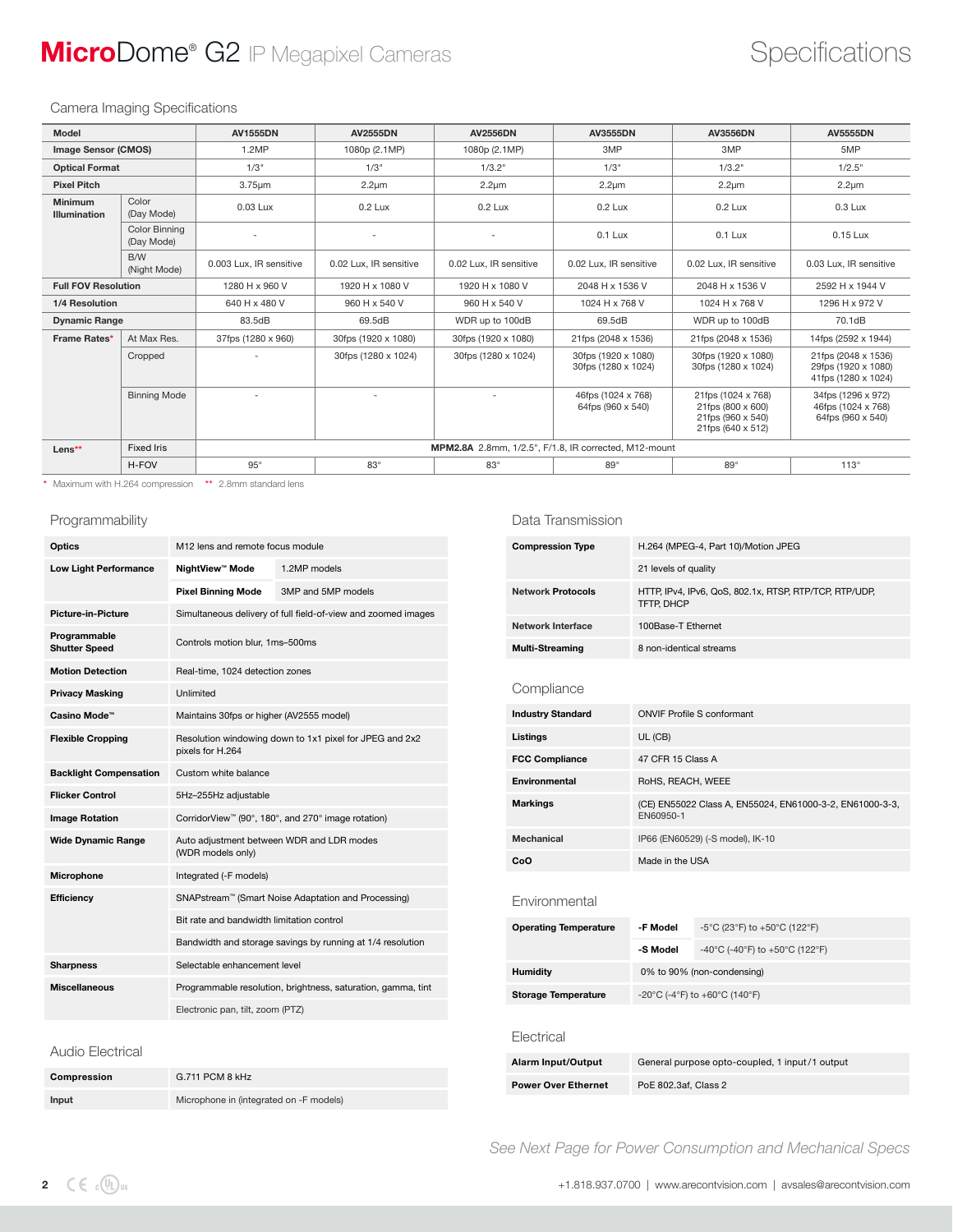## **MicroDome®** G2 IP Megapixel Cameras **Specifications** Specifications

Max Power Consumption (Watts DC power)

| Model       | AV1555/AV2555 | AV2556/AV3556 | AV3555/AV5555 |
|-------------|---------------|---------------|---------------|
| DN          | 4.4           | 5.5           | 5.0           |
| <b>DNIR</b> | 4.6           | 5.7           | 5.2           |

#### Mechanical

| Casing            | Tamper-resistant housing, IK-10 impact-resistant                       |                                                                                   |  |  |  |
|-------------------|------------------------------------------------------------------------|-----------------------------------------------------------------------------------|--|--|--|
|                   | -F Model                                                               | In-ceiling mount with die-cast aluminum cover and 2"<br>polycarbonate dome bubble |  |  |  |
|                   | -S Model                                                               | Surface mount with die-cast aluminum housing and 2"<br>polycarbonate dome bubble  |  |  |  |
|                   |                                                                        | IP66 weather proof standard                                                       |  |  |  |
|                   |                                                                        | 3/8" NPT w/ 1/2" NPT adapter included                                             |  |  |  |
| Lens              |                                                                        | 2.8mm board mount (M12), fixed iris, F/1.8 (except -NL models)                    |  |  |  |
| Gimbal            | Easy 3-axis camera adjustment w/ 359° pan and 90° tilt and 360° z-axis |                                                                                   |  |  |  |
| <b>Dimensions</b> | Unit                                                                   | Ø 4" (100mm) x 3.1" H (78.5mm)                                                    |  |  |  |
| (See Dimensions)  | Packaged                                                               | 5.6" W (142mm) x 5.6" L (142mm) x 3.5" H (90mm)                                   |  |  |  |
| Weight            | Unit                                                                   | $0.95$ lbs $(0.43$ kg)                                                            |  |  |  |
|                   | Packaged                                                               | 1.3lbs (0.6kg)                                                                    |  |  |  |

#### IR Illuminator

1

3 pcs 850nm LEDs / 50ft (15m) IR distance (max) / 80° IR angle Total PoE Solution (No external power requirement)

Quick Installation (Flush mount models) **Surface Mount** 

Push the three spring actuated retention arms in the upward position.

2 The retention arms lock into place.



### Dimensions



Flush Mount





 *See Next Page for Ordering Information*